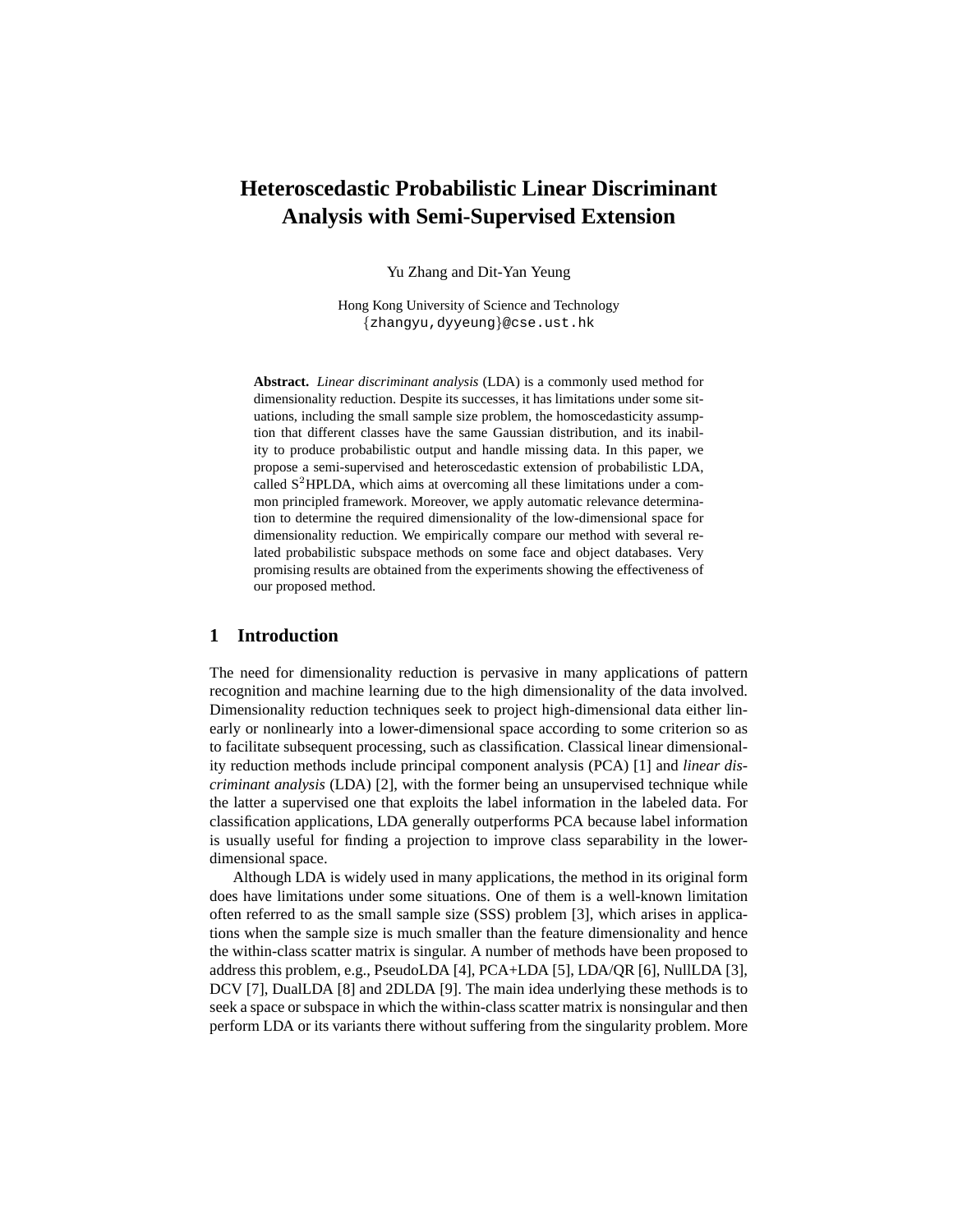recently, another approach has been pursued by some researchers [10–12] to alleviate the SSS problem via *semi-supervised learning* [13], by utilizing unlabeled data in performing dimensionality reduction in addition to labeled data. Another limitation of LDA arises from the fact that the solution it gives is optimal only when the classes are homoscedastic with the same Gaussian distribution. However, this requirement is too rigid in practice and hence it does not hold in many real-world applications. To overcome this limitation, mixture discriminant analysis [14] and a maximum likelihood approach [15] have been proposed. Recently, Loog and Duin [16] proposed a heteroscedastic extension to LDA based on the Chernoff criterion, with a kernel extension proposed later in [17]. The third limitation of LDA comes from its non-probabilistic nature. As such, it cannot produce probabilistic output and handle missing data in a principled manner. While producing probabilistic output can help the subsequent decision-making process in incorporating uncertainty under a probabilistic framework, the missing data problem is so commonly encountered in applications that being able to deal with it is very essential to the success of pattern recognition tools for practical applications. Some probabilistic LDA models have been proposed, e.g., [18–20]. A by-product of most probabilistic LDA models except the one in [18] is that it imposes no restriction on the maximum number of reduced dimensions, but the original LDA model can only project data into at most  $C - 1$  dimensions where C is the number of classes. Nevertheless, previous research in probabilistic LDA [19, 20] did not pay much attention to the issue of how to determine the reduced dimensionality needed.

While various attempts were made previously to address the above limitations individually, mostly one or at most two at a time, we are more aggressive here in trying to address all of them within a common principled framework. Specifically, in this paper, we will go through a two-step process in our presentation. First, we propose a *heteroscedastic probabilistic LDA* (HPLDA) model which relaxes the homoscedasticity assumption in LDA. However, in HPLDA, the parameters for each class can only be estimated using labeled data from that class. This may lead to poor performance when labeled data are scarce. Motivated by previous attempts that applied semi-supervised learning to alleviate the SSS problem, we then extend HPLDA to *semi-supervised heteroscedastic probabilistic LDA* ( $S^2$ HPLDA) by making use of (usually large quantities of) unlabeled data in the learning process. In  $S^2$ HPLDA, each class can have a different class covariance matrix and unlabeled data are modeled by a Gaussian mixture model in which each mixture component corresponds to one class. We also use automatic relevance determination (ARD) [21] to determine the required dimensionality of the lower-dimensional space which can be different for different classes and hence is fairly flexible.

The remainder of this paper is organized as follows. In Section 2, we first briefly review some previous work on probabilistic LDA. We then present HPLDA in Section 3 and S<sup>2</sup>HPLDA in Section 4. Section 5 reports some experimental results based on face and object databases to demonstrate the effectiveness of our proposed method. Finally, Section 6 concludes the paper.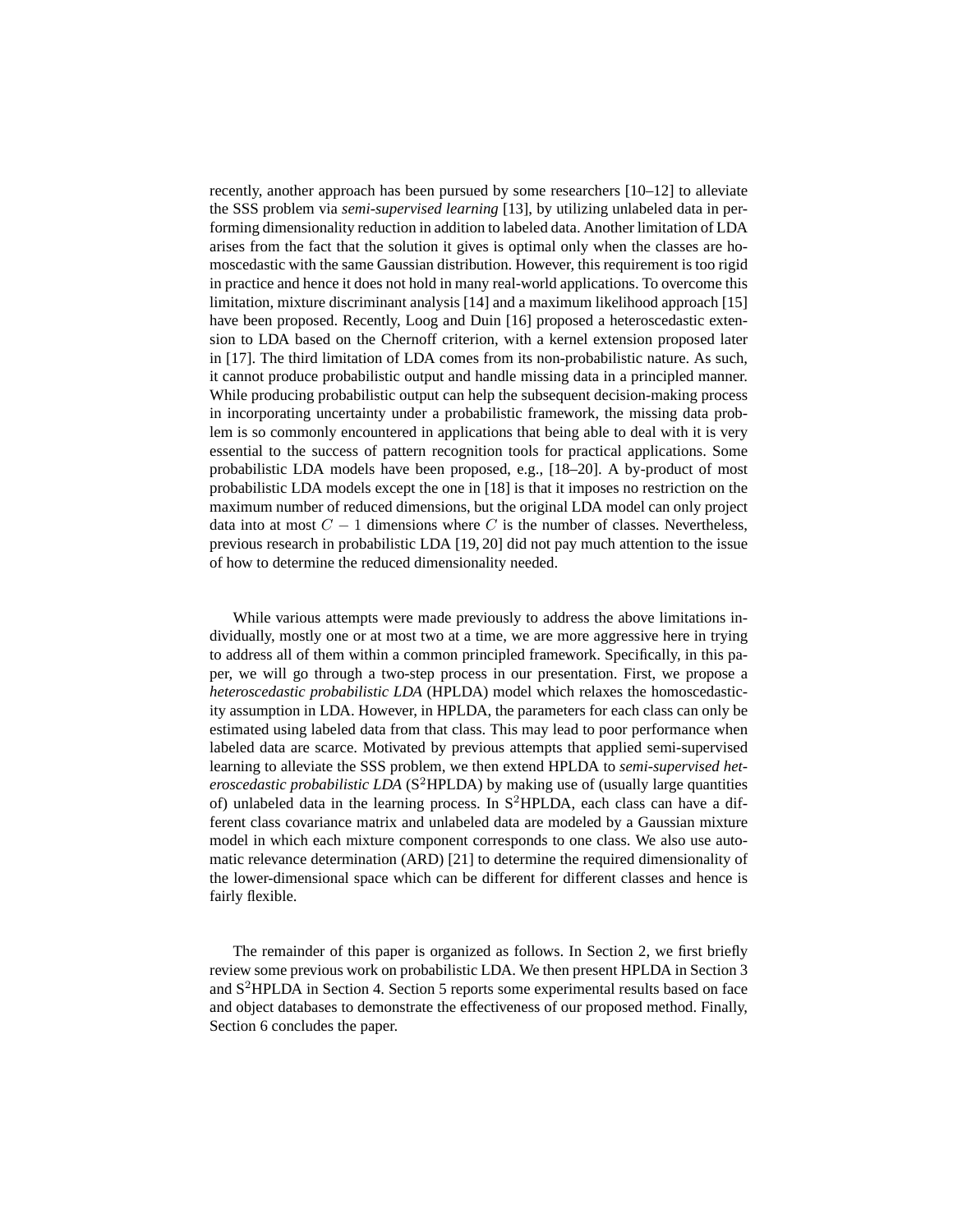# **2 Related Work**

To the best of our knowledge, three variants of probabilistic LDA [18–20] were proposed before.

In [18], each class is modeled by a Gaussian distribution with a common covariance matrix shared by all classes and the mean vectors of different classes are modeled by another Gaussian distribution whose covariance matrix is similar to the between-class scatter matrix in LDA. The solution of this probabilistic LDA model is so similar to that of LDA that it, unfortunately, also inherits some limitations of LDA. For example, it needs probabilistic PCA (PPCA) to perform (unsupervised) dimensionality reduction first to alleviate the SSS problem and it can only project data to  $(C - 1)$  dimensions.

Yu et al. [19] proposed a supervised extension of probabilistic PCA (PPCA) [22] called SPPCA. This approach can be viewed as first concatenating each data point with its class indicator vector and then applying PPCA to this extended form. From the analysis of [23], the maximum likelihood solution of this approach is identical to that of LDA. Yu et al. [19] also proposed a semi-supervised extension of SPPCA, called S<sup>2</sup>PPCA, which can utilize unlabeled data as well.

The model in [20] is slightly different from others. It directly models the betweenclass and within-class variances. So each data point can be described as the aggregation of three parts: the common mean which is the mean of the whole dataset, the between-class variance which describes the characteristics of different classes, and the within-class variance which describes the characteristics of each data point. Prince and Elder [20] also gave some extensions of this model useful for face recognition.

# **3 HPLDA: Heteroscedastic Probabilistic Linear Discriminant Analysis**

Suppose the whole dataset contains l labeled data points  $\{(\mathbf{x}_i, y_i)\}_{i=1}^l$  from C classes  $\overline{H}_k$   $(k = 1, ..., C)$ , where  $\mathbf{x}_i \in \mathbb{R}^D$  with its label  $y_i \in \{1, ..., C\}$  and class  $\overline{H}_k$  contains  $n_k$  examples. Moreover, all data points  $\{x_i\}_{i=1}^l$  are independent and identically distributed.

HPLDA is a latent variable model. It can be defined as follows:

$$
\mathbf{x}_{i} = \mathbf{W}_{y_{i}} \mathbf{t}_{i} + \boldsymbol{\mu}_{y_{i}} + \boldsymbol{\varepsilon}_{i}
$$
  
\n
$$
\mathbf{t}_{i} \sim \mathcal{N}(0, \mathbf{I}_{d})
$$
  
\n
$$
\boldsymbol{\varepsilon}_{i} \sim \mathcal{N}(0, \tau_{y_{i}}^{-1} \mathbf{I}_{D}),
$$
\n(1)

where  $\tau_i$  specifies the noise level of the *i*th class,  $\mathbf{t}_i \in \mathbb{R}^d$  with  $d < D$ ,  $\mathbf{I}_D$  is the  $D \times D$ identity matrix and  $\mathcal{N}(\mathbf{m}, \Sigma)$  denotes a multivariate Gaussian distribution with mean m and covariance matrix  $\Sigma$ . So for each class  $\Pi_k$ , we have a different  $W_k$ . This is different from the models proposed in [18–20] in which different classes share the same matrix W. The graphical model for HPLDA is shown in Figure 1. From (1), we can get

$$
P(\mathbf{x}_i|\mathbf{t}_i) = \mathcal{N}(\mathbf{W}_{y_i}\mathbf{t}_i + \boldsymbol{\mu}_{y_i}, \tau_{y_i}^{-1}\mathbf{I}_D)
$$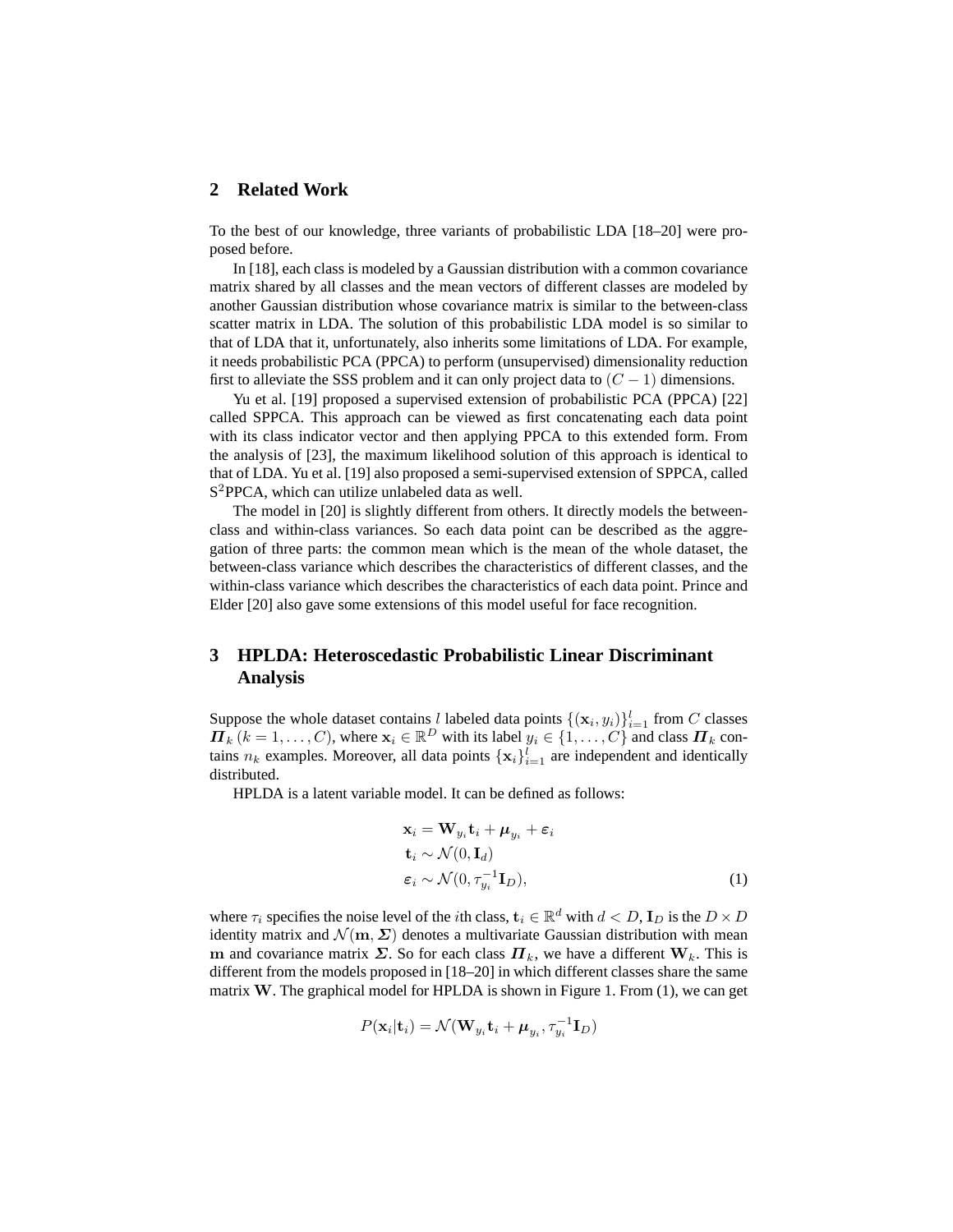$$
P(\mathbf{x}_i) = \mathcal{N}(\boldsymbol{\mu}_{y_i}, \boldsymbol{\Phi}_{y_i}),
$$

where  $\bm{\Phi}_k = \mathbf{W}_k \mathbf{W}_k^T + \tau_k^{-1} \mathbf{I}_D$ . So the log-likelihood  $L$  of the data set can be calculated as

$$
L = -\frac{1}{2} \sum_{k=1}^{C} \sum_{y_i=k} \left[ (\mathbf{x}_i - \boldsymbol{\mu}_k)^T \boldsymbol{\Phi}_k^{-1} (\mathbf{x}_i - \boldsymbol{\mu}_k) + D \ln 2\pi + \ln |\boldsymbol{\Phi}_k| \right], \tag{2}
$$

where  $|A|$  denotes the determinant of a square matrix A. We set the derivative of  $L$ with respect to  $\boldsymbol{\mu}_k$  to 0 to obtain the maximum likelihood estimate of  $\boldsymbol{\mu}_k$  as

$$
\mu_k = \bar{m}_k \equiv \frac{1}{n_k} \sum_{y_i = k} x_i.
$$
\n(3)



**Fig. 1.** Graphical model for HPLDA.

Plugging Eq. (3) into (2), the log-likelihood can be simplified as

$$
L = -\frac{1}{2} \sum_{k=1}^{C} n_k \left[ \text{tr}(\boldsymbol{\Phi}_k^{-1} \mathbf{S}_k) + D \text{ln} 2\pi + \text{ln} |\boldsymbol{\Phi}_k| \right],\tag{4}
$$

where  $S_k = \frac{1}{n_k} \sum_{y_i=k} (x_i - \bar{m}_k)(x_i - \bar{m}_k)^T$  is the estimated covariance matrix for the kth class. Since  $\mathbf{W}_k$  for different classes are independent, we can estimate each  $\mathbf{W}_k$ from the following expression:

$$
L_k = -\frac{1}{2}n_k \left[ \text{tr}(\boldsymbol{\Phi}_k^{-1} \mathbf{S}_k) + D \text{ln} 2\pi + \text{ln} |\boldsymbol{\Phi}_k| \right],\tag{5}
$$

and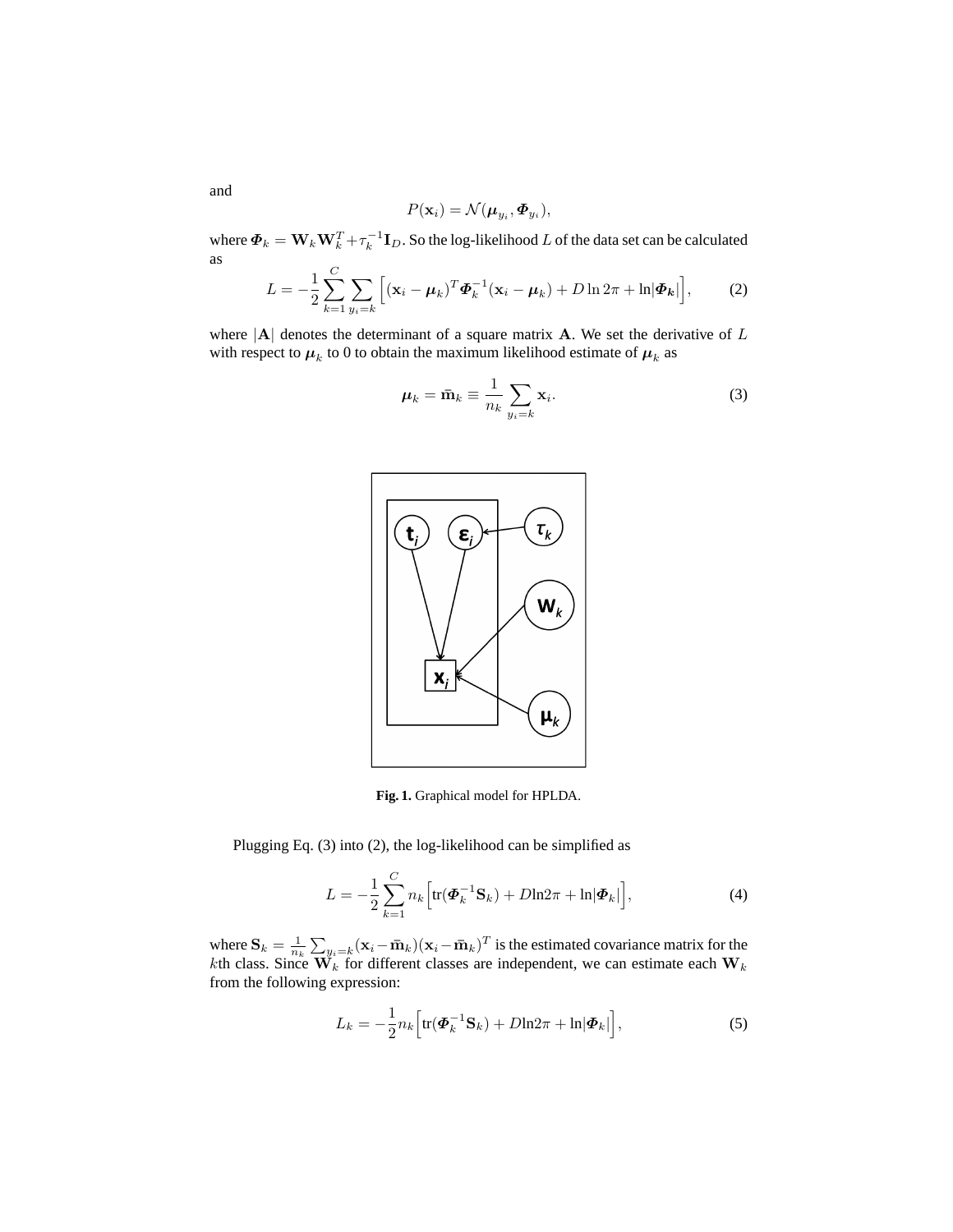which is similar to the log-likelihood in PPCA. So, following the analysis in [22], we can obtain the maximum likelihood estimate of  $W_k$  as the eigenvectors of  $S_k$  corresponding to the largest eigenvalues and  $\tau_k^{-1}$  is equal to the mean of the discarded eigenvalues.

#### **3.1 Discussion**

If all  $W_k$  and  $\tau_k$  in (1) are the same, denoted by W and  $\tau$ , then, from Eq. (4), the log-likelihood can be expressed as

$$
L = -\frac{l}{2} \left[ \text{tr}(\boldsymbol{\Phi}^{-1} \mathbf{S}_{\mathbf{w}}) + D \ln 2\pi + \ln |\boldsymbol{\Phi}| \right],\tag{6}
$$

where  $\mathbf{S_w} = \frac{1}{l} \sum_{k=1}^{C} \sum_{y_i=k} (\mathbf{x}_i - \bar{\mathbf{m}}_k)(\mathbf{x}_i - \bar{\mathbf{m}}_k)^T$  is the within-class scatter matrix in LDA and  $\mathbf{\Phi} = \mathbf{WW}^T + \tau^{-1}\mathbf{I}_D$ . So, also following the analysis in [22],  $\mathbf{W}$  consists of the top eigenvectors of  $S_w$  and  $\tau^{-1}$  is equal to the mean of the discarded eigenvalues. Then if the data points are whitened by the total scatter matrix, i.e., the total scatter matrix of the dataset is the identity matrix, the estimated  $W$  is just the solution in traditional LDA.

There are some limitations in our model (1) though. From the above analysis, we can see that  $W_k$  is estimated using the data points from the kth class only. However, in many applications, labeled data are scarce due to the labeling effort required. So, as a result,  $W_k$  may not be estimated very accurately. On the other hand, unlabeled data are often available in large quantities at very low cost. It would be desirable if we can also make use of the unlabeled data in the estimation of  $W_k$ . Moreover, the dimensionality of  $W_k$  plays an important role in the performance of our model and it should preferably be determined automatically. In the next section, we will discuss how to solve these two problems together.

# **4 S**<sup>2</sup>**HPLDA: Semi-Supervised Heteroscedastic Probabilistic Linear Discriminant Analysis**

As in HPLDA, there are l labeled data points  $\{(\mathbf{x}_i, y_i)\}_{i=1}^l$  from C classes. In addition, there are u unlabeled data points  $\{x_{l+1}, \ldots, x_{l+u}\}$ , with  $n = l + u$ . Each class  $\boldsymbol{\Pi}_k$ contains  $n_k$  labeled examples. For the labeled data points, we still use (1) to model them. For the unlabeled data points, we model them using a mixture model in which each mixture component follows (1) with prior probability  $p(\boldsymbol{\Pi}_k) = \pi_k$ . Thus the new model can be defined as:

$$
\mathbf{x}_{i} = \mathbf{W}_{y_{i}} \mathbf{t}_{i} + \boldsymbol{\mu}_{y_{i}} + \boldsymbol{\varepsilon}_{i}, \text{ for } i \leq l
$$
  
\n
$$
\mathbf{t}_{i} \sim \mathcal{N}(0, \mathbf{I}_{d})
$$
  
\n
$$
\boldsymbol{\varepsilon}_{i} \sim \mathcal{N}(0, \tau_{y_{i}}^{-1} \mathbf{I}_{D})
$$
  
\n
$$
p(\mathbf{x}_{i}) = \sum_{k=1}^{C} \pi_{k} p(\mathbf{x}_{i} | \boldsymbol{\Pi}_{k}), \text{ for } i > l,
$$
 (7)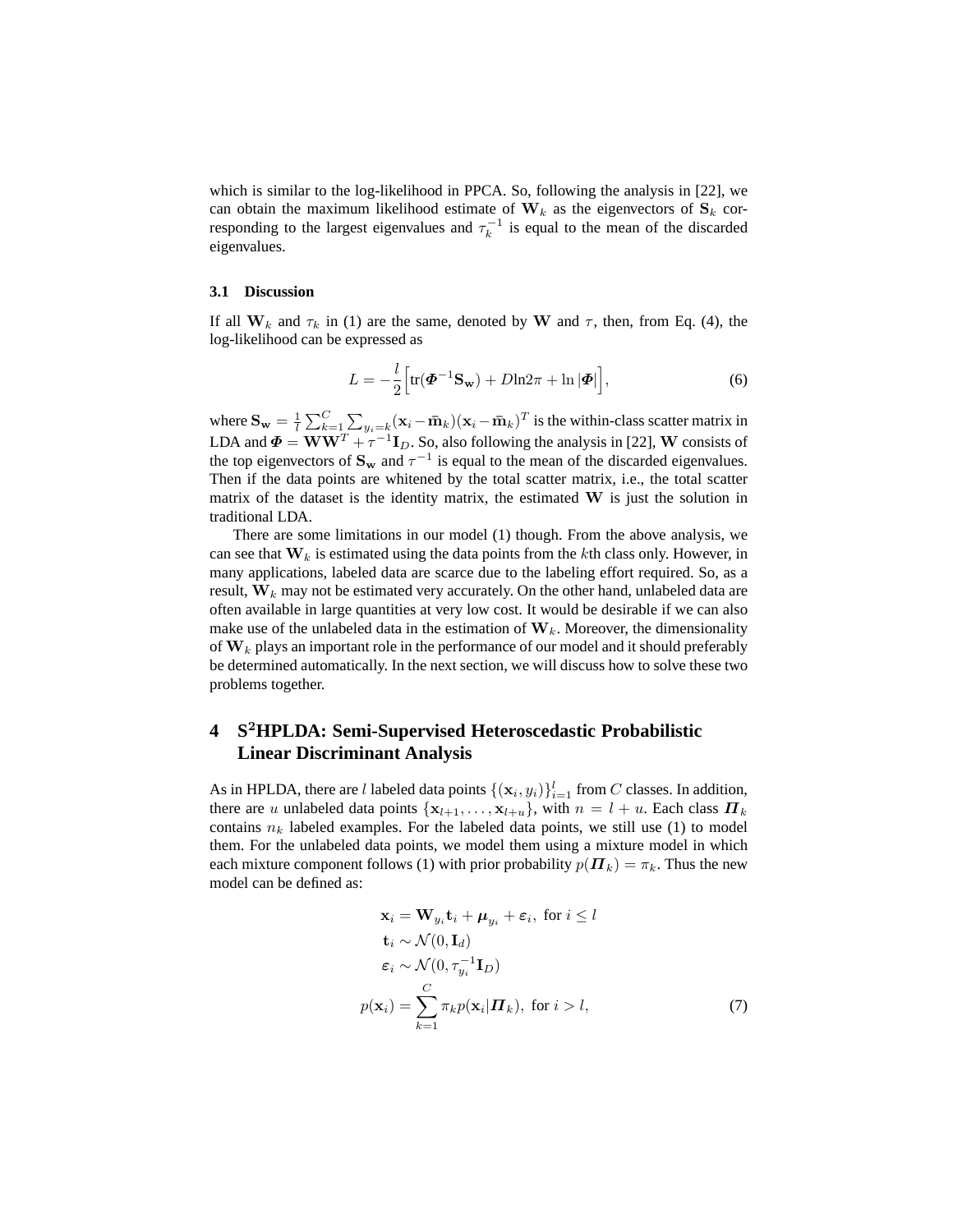where  $\mathbf{t}_i \in \mathbb{R}^d$ . Moreover, we use the ARD method [21] to determinate the dimensionality of  $W_k$  by introducing a data-dependent prior distribution

$$
p(\mathbf{W}_{k,j}) \sim \mathcal{N}(0, \nu_{kj}^{-1} \mathbf{XLX}^T),
$$

where  $\mathbf{W}_{k,j}$  is the jth column of  $\mathbf{W}_k$ ,  $\mathbf{X} \in \mathbb{R}^{D \times n}$  is the total data matrix including both labeled and unlabeled data, and L, whose construction will be described later, is the graph Laplacian matrix defined on X. The graphical model is shown in Figure 2. Using the data-dependent prior on  $\mathbf{W}_{k,j}$ , we are essentially adopting the manifold assumption, which has been widely used in dimensionality reduction [24] and semi-supervised learning [25]. More specifically, if two points are close with respect to the intrinsic geometry of the underlying manifold, they should remain close in the embedding space after dimensionality reduction. The parameter  $\nu_{ki}$  can be viewed as an indicator of the importance of the corresponding dimension of  $W_k$  to determine whether that dimension should be kept.



Fig. 2. Graphical model for S<sup>2</sup>HPLDA.

We now describe the construction of L. Given the dataset  $\mathcal{D} = {\mathbf{x}_1, \dots, \mathbf{x}_n}$ , we first construct a K nearest neighbor graph  $G = (V, E)$ , with the vertex set  $V =$  $\{1, \ldots, n\}$  corresponding to the labeled and unlabeled data points and the edge set  $E \subseteq V \times V$  representing the relationships between data points. Each edge is assigned a weight  $r_{ij}$  which reflects the similarity between points  $x_i$  and  $x_j$ :

$$
r_{ij} = \begin{cases} \exp\left(-\frac{\|\mathbf{x}_i - \mathbf{x}_j\|^2}{\sigma_i \sigma_j}\right) & \text{if } \mathbf{x}_i \in N_K(\mathbf{x}_j) \text{ or } \mathbf{x}_j \in N_K(\mathbf{x}_i) \\ 0 & \text{otherwise} \end{cases}
$$

where  $N_K(\mathbf{x}_i)$  denotes the neighborhood set of the K-nearest neighbors of  $\mathbf{x}_i$ ,  $\sigma_i$  the distance between  $x_i$  and its Kth nearest neighbor, and  $\sigma_i$  the distance between  $x_i$  and its Kth nearest neighbor. This way of constructing the nearest neighbor graph is called *local scaling* [26]. Then G is the similarity graph with its  $(i, j)$ th element being  $r_{ij}$ , D is a diagonal matrix whose entries are the column sums of  $G$ , and  $L = D - G$ .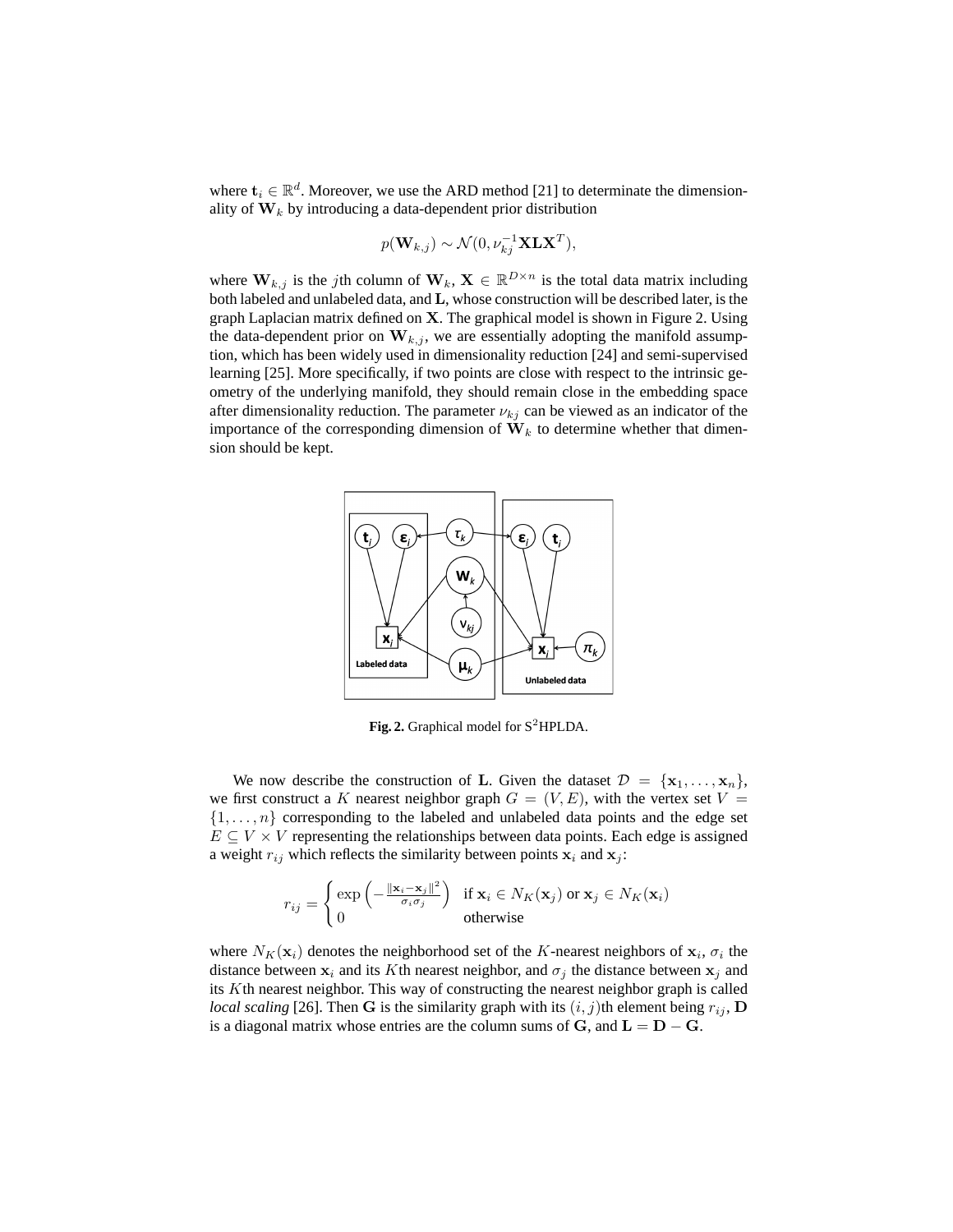Model (7) has parameters  $\{\mu_k\}, \{\tau_k\}, \{\pi_k\}, \{\nu_{kj}\}, \{\mathbf{W}_k\}.$  We use the expectation maximization (EM) algorithm [27] to estimate them from data. Here we introduce  $z_i$ as a hidden indicator vector for each unlabeled data point  $x_i$ , with  $z_{ik}$  being 1 if  $x_i$ belongs to the kth class. Since the number of parameters in this model is quite large, we apply two-fold EM [28] here to speed up convergence. In the E-step of the outer-fold EM,  $\{z_i\}$  are the hidden variables. We estimate  $p(z_{ik} = 1)$  as:

$$
p(z_{ik} = 1) = p(\boldsymbol{\Pi}_k | \mathbf{x}_i) = \frac{\pi_k p(\mathbf{x}_i | \boldsymbol{\Pi}_k)}{\sum_{j=1}^C \pi_j p(\mathbf{x}_i | \boldsymbol{\Pi}_j)}
$$

where

$$
p(\mathbf{x}_i|\boldsymbol{\Pi}_k) = \int p(\mathbf{x}_i|\mathbf{t}_i, \mathbf{W}_k, \boldsymbol{\mu}_k, \tau_k) p(\mathbf{t}_i) d\mathbf{t}_i
$$
  
=  $\mathcal{N}(\mathbf{x}_i|\boldsymbol{\mu}_k, \mathbf{W}_k \mathbf{W}_k^T + \tau_k^{-1} \mathbf{I}_D).$ 

In the M-step of the outer-fold EM, we aim to estimate  $\{\pi_k\}$  and  $\{\mu_k\}$ . The completedata log-likelihood is defined as

$$
L_C = \sum_{i=1}^l \ln p(\mathbf{x}_i | \boldsymbol{\Pi}_{y_i}) + \sum_{i=l+1}^n \sum_{k=1}^C z_{ik} \Big\{ \ln \big[ \pi_k p(\mathbf{x}_i | \boldsymbol{\Pi}_k) \big] \Big\}.
$$

So the expectation of the complete-data log-likelihood in the M-step of the outerfold EM can be calculated as

$$
\langle L_C \rangle =
$$
\n
$$
\sum_{k=1}^C \sum_{y_i=k} \left\{ -\frac{1}{2} (\mathbf{x}_i - \boldsymbol{\mu}_k)^T \boldsymbol{\Phi}_k^{-1} (\mathbf{x}_i - \boldsymbol{\mu}_k) - \frac{1}{2} \ln |\boldsymbol{\Phi}_k| - \frac{D}{2} \ln 2\pi \right\} +
$$
\n
$$
\sum_{k=1}^C \sum_{i=l+1}^n \langle z_{ik} \rangle \left\{ -\frac{1}{2} (\mathbf{x}_i - \boldsymbol{\mu}_k)^T \boldsymbol{\Phi}_k^{-1} (\mathbf{x}_i - \boldsymbol{\mu}_k) - \frac{1}{2} \ln |\boldsymbol{\Phi}_k| + \ln \pi_k - \frac{D}{2} \ln 2\pi \right\},
$$

where  $\boldsymbol{\Phi}_k = \mathbf{W}_k \mathbf{W}_k^T + \tau_k^{-1} \mathbf{I}_D$ . We maximize the expectation of the complete-data log-likelihood with respect to  $\{\pi_i\}$  and  $\{\boldsymbol{\mu}_i\}.$  The update rules are given by

$$
\tilde{\pi}_k = \frac{\sum_{i=l+1}^n \langle z_{ik} \rangle}{\sum_{i=l+1}^n \sum_{k=1}^C \langle z_{ik} \rangle} = \frac{1}{u} \sum_{i=l+1}^n \langle z_{ik} \rangle
$$

$$
\tilde{\mu}_k = \frac{\sum_{y_i=k} \mathbf{x}_i + \sum_{i=l+1}^n \langle z_{ik} \rangle \mathbf{x}_i}{n_k + \sum_{i=l+1}^n \langle z_{ik} \rangle},
$$

where  $\langle \cdot \rangle$  denotes the expectation of a variable.

In the E-step of the inner-fold EM,  $\{t_i\}$  are the hidden variables. We estimate

$$
p(\mathbf{t}_i|\mathbf{x}_i, \boldsymbol{\Pi}_k) = \mathcal{N}(\mathbf{t}_i|\boldsymbol{\Sigma}_k^{-1}\mathbf{W}_k^T(\mathbf{x}_i - \tilde{\boldsymbol{\mu}}_k), \tau_k^{-1}\boldsymbol{\Sigma}_k^{-1})
$$

$$
\langle \mathbf{t}_i|\boldsymbol{\Pi}_k \rangle = \boldsymbol{\Sigma}_k^{-1}\mathbf{W}_k^T(\mathbf{x}_i - \tilde{\boldsymbol{\mu}}_k)
$$

$$
\langle \mathbf{t}_i\mathbf{t}_i^T|\boldsymbol{\Pi}_k \rangle = \tau_k^{-1}\boldsymbol{\Sigma}_k^{-1} + \langle \mathbf{t}_i|\boldsymbol{\Pi}_k \rangle \langle \mathbf{t}_i|\boldsymbol{\Pi}_k \rangle^T,
$$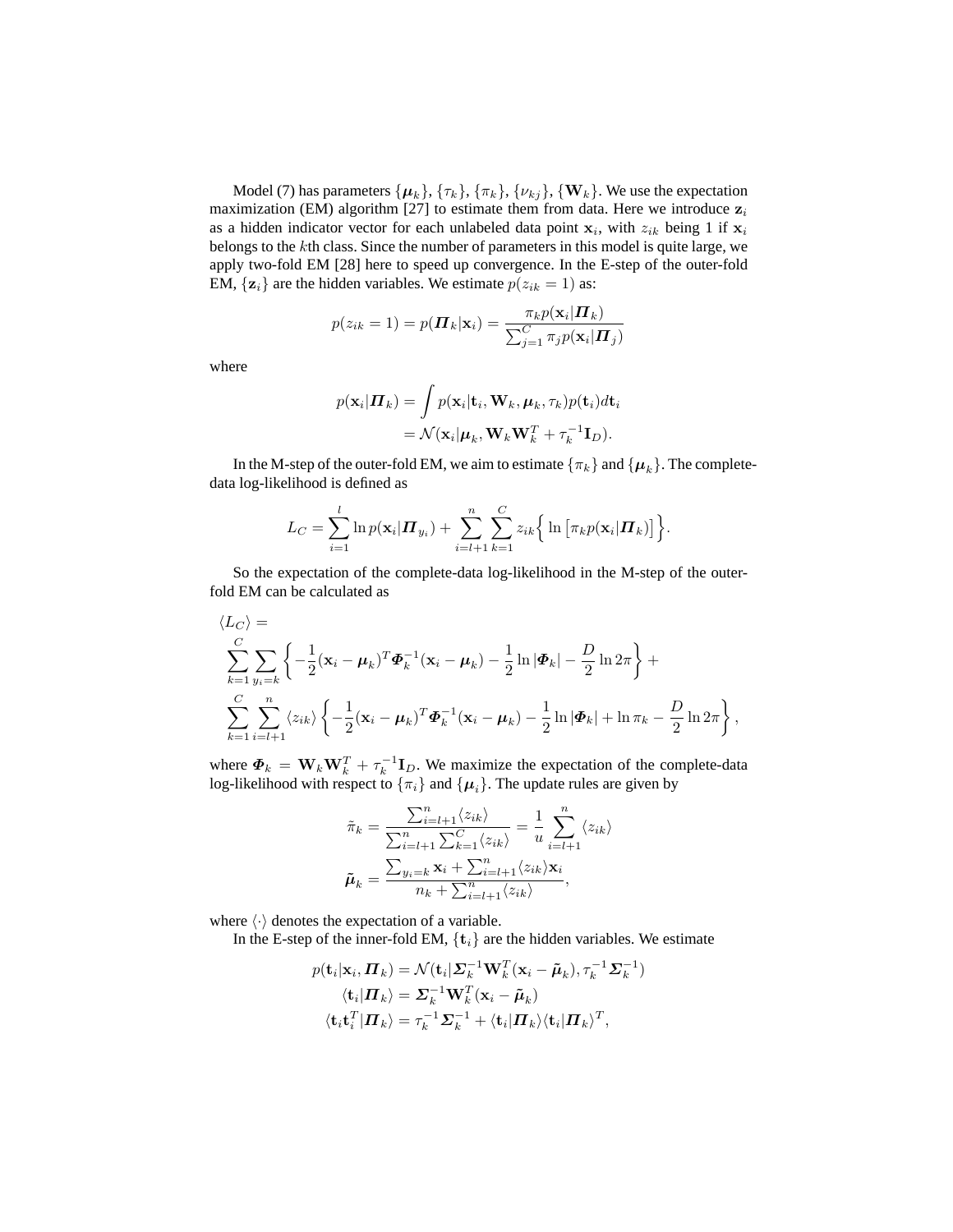with  $\mathbf{\Sigma}_k = \tau_k^{-1} \mathbf{I}_d + \mathbf{W}_k^T \mathbf{W}_k$ .

In the M-step of the inner-fold EM, we aim to estimate  ${W_k}$ ,  ${\nu_{kj}}$  and  ${\tau_k}$ . The complete-data log-likelihood can be calculated as

$$
\tilde{L}_C = \sum_{i=1}^l \ln p(\mathbf{x}_i, \mathbf{t}_i | \mathbf{\Pi}_{y_i}) + \sum_{k=1}^C \sum_{j=1}^d p(\mathbf{W}_{k,j}) + \sum_{i=l+1}^n \sum_{k=1}^C \langle z_{ik} \rangle \ln \{ \pi_k p(\mathbf{x}_i, \mathbf{t}_i | \mathbf{\Pi}_k) \}.
$$

The expectation of the complete-data log-likelihood can be calculated as

$$
\langle \tilde{L}_{C} \rangle =
$$
\n
$$
\sum_{i=1}^{C} \sum_{y_{j}=i} \left\{ \frac{D}{2} \ln \tau_{i} - \frac{1}{2} \text{tr}(\langle \mathbf{t}_{j} \mathbf{t}_{j}^{T} | C_{i} \rangle) - \frac{\tau_{i}}{2} || \mathbf{x}_{j} - \tilde{\boldsymbol{\mu}}_{i} ||^{2} +
$$
\n
$$
\tau_{i} \langle \mathbf{t}_{j} | C_{i} \rangle^{T} \mathbf{W}_{i}^{T} (\mathbf{x}_{j} - \tilde{\boldsymbol{\mu}}_{i}) - \frac{\tau_{i}}{2} \text{tr}(\mathbf{W}_{i}^{T} \mathbf{W}_{i} \langle \mathbf{t}_{j} \mathbf{t}_{j}^{T} | C_{i} \rangle) \right\} +
$$
\n
$$
\sum_{i=1}^{C} \sum_{j=l+1}^{n} \langle z_{ji} \rangle \left\{ \frac{D}{2} \ln \tau_{i} - \frac{1}{2} \text{tr}(\langle \mathbf{t}_{j} \mathbf{t}_{j}^{T} | C_{i} \rangle) - \frac{\tau_{i}}{2} || \mathbf{x}_{j} - \tilde{\boldsymbol{\mu}}_{i} ||^{2} +
$$
\n
$$
\tau_{i} \langle \mathbf{t}_{j} | C_{i} \rangle^{T} \mathbf{W}_{i}^{T} (\mathbf{x}_{j} - \tilde{\boldsymbol{\mu}}_{i}) - \frac{\tau_{i}}{2} \text{tr}(\mathbf{W}_{i}^{T} \mathbf{W}_{i} \langle \mathbf{t}_{j} \mathbf{t}_{j}^{T} | C_{i} \rangle) + \ln \tilde{\boldsymbol{\pi}}_{i} \right\} +
$$
\n
$$
\sum_{i=1}^{C} \sum_{j=1}^{d} \left\{ \frac{D}{2} \ln \nu_{ij} - \frac{1}{2} \nu_{ij} \mathbf{W}_{i,j}^{T} \mathbf{L}_{\star}^{-1} \mathbf{W}_{i,j} \right\},
$$

where  $\mathbf{L}_{\star} = \mathbf{X L X}^T$ . Maximization of the expected complete-data log-likelihood with respect to  $W_k$ ,  $\tau_k$  and  $\nu_{kj}$  gives the following update rules:

$$
\begin{aligned} &\tilde{\mathbf{W}}_k = (\tau_k \mathbf{S}_k \mathbf{W}_k - \mathbf{L}_\star^{-1} \mathbf{W}_k \boldsymbol{\Lambda}_k \boldsymbol{\Sigma}_k) (\tilde{n}_k \mathbf{I}_d + \tau_k \boldsymbol{\Sigma}_k^{-1} \mathbf{W}_k^T \mathbf{S}_k \mathbf{W}_k)^{-1} \\ &\tilde{\tau}_k = \frac{D \tilde{n}_k}{\text{tr} \left\{ (\mathbf{I}_D - \mathbf{W}_k \boldsymbol{\Sigma}_k^{-1} \mathbf{W}_k^T)^2 \mathbf{S}_k + \tilde{n}_k \tau_k^{-1} \mathbf{W}_k \boldsymbol{\Sigma}_k^{-1} \mathbf{W}_k^T \right\}} \\ &\tilde{\nu}_{kj} = \frac{D}{\tilde{\mathbf{W}}_{k,j}^T \mathbf{L}_\star^{-1} \tilde{\mathbf{W}}_{k,j}}, \end{aligned}
$$

where  $\mathbf{L}_{\star} = \mathbf{XLX}^T$ ,  $\mathbf{\Lambda}_k = \text{diag}(\nu_{k1}, \dots, \nu_{kM})$  is a diagonal matrix with the  $(j, j)$ th element being  $\nu_{kj}$ ,  $\tilde{n}_k = n_k + u\tilde{\pi}_k$ , and  $\mathbf{S}_k = \sum_{y_i=k} (\mathbf{x}_i - \tilde{\boldsymbol{\mu}}_k)(\mathbf{x}_i - \tilde{\boldsymbol{\mu}}_k)^T$  +  $\sum_{i=l+1}^{n} \langle z_{ik} \rangle (\mathbf{x}_i - \tilde{\boldsymbol{\mu}}_k)(\mathbf{x}_i - \tilde{\boldsymbol{\mu}}_k)^T.$ 

After estimating the parameters, we can use  $\nu_{kj}$  to determinate the dimensionality of  $W_k$ . We can set a threshold  $\eta$  and discard the  $W_{k,j}$  whose corresponding  $\nu_{kj}$  is larger than  $\eta$ . In our experiments, we set  $\eta$  to be 10000.

For a test data point  $\mathbf{x}_{\text{test}}$ , we classify it to class  $\boldsymbol{\Pi}_k$  where  $k = \arg \max_j p(\boldsymbol{\Pi}_j | \mathbf{x}_{\text{test}})$ .

#### **4.1 Discussion**

Our S<sup>2</sup>HPLDA model has advantages over existing probabilistic subspace methods. In our method, each class is modeled by a Gaussian distribution with a possibly different covariance matrix, giving our model higher expressive power than existing methods.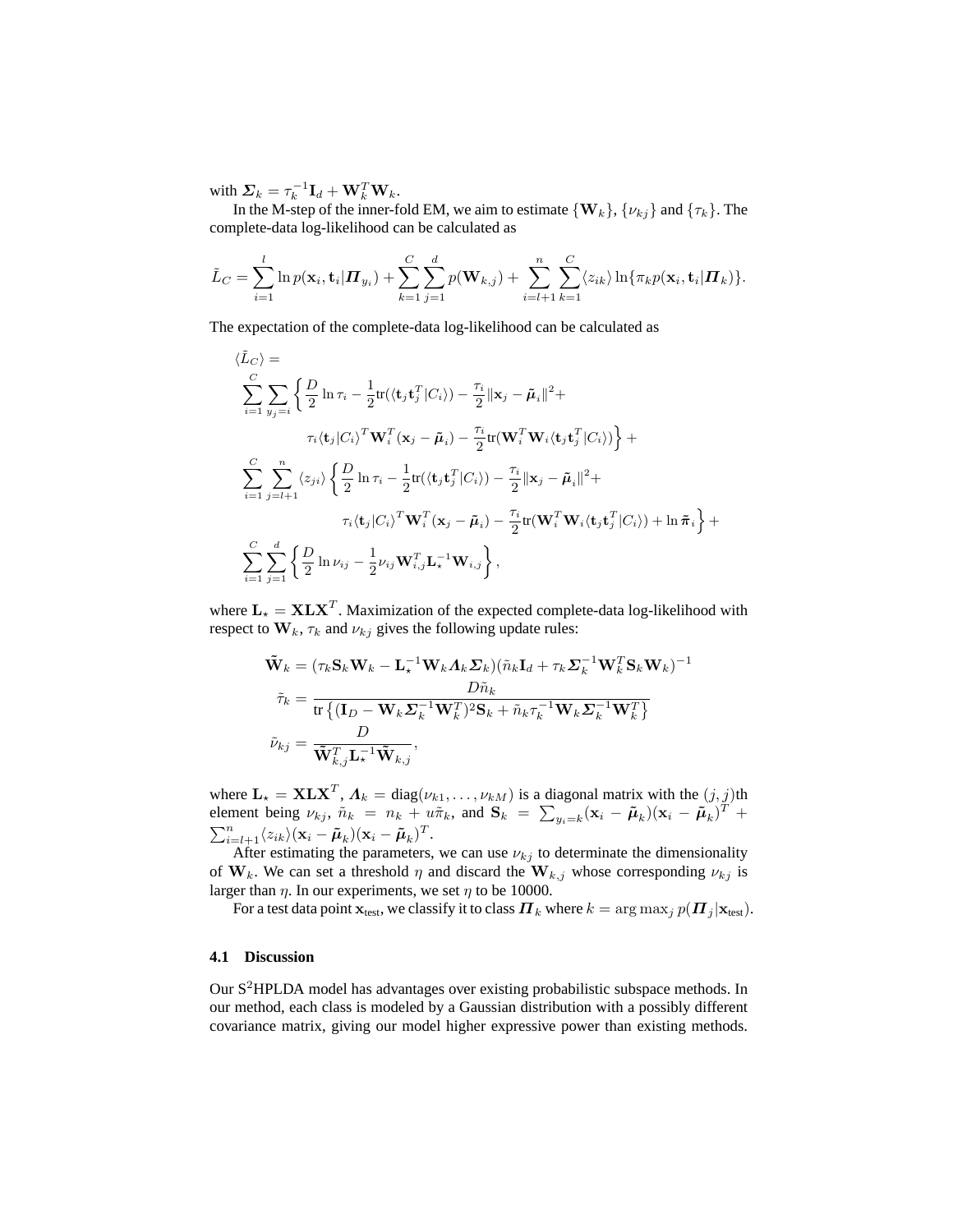Moreover, our model, being a semi-supervised method, can utilize unlabeled data but most other probabilistic LDA models cannot, except S<sup>2</sup>PPCA.

There exist several variants of LDA [10–12] which also utilize unlabeled data to alleviate the SSS problem. Cai et al. [10] and Zhang and Yeung [11] used unlabeled data to define a regularization term to incorporate the manifold and cluster assumptions, which are two widely adopted assumptions in semi-supervised learning. Zhang and Yeung [12] used unlabeled data to maximize the criterion of LDA and estimate the labels simultaneously, in a way similar to the idea behind transductive SVM (TSVM) [29, 30]. Unlike these methods, our method works in a different way. We use a Gaussian mixture model to model the unlabeled data with each component corresponding to one class. From previous research in semi-supervised learning, unlabeled data are more suitable for generative models since unlabeled data can help to estimate the data density [13] and our method also follows this strategy.

According to [31], integrating out all parameters is better than performing point estimation in terms of the generalization performance. In our future research, we plan to propose a fully Bayesian extension of  $S^2$ HPLDA by placing priors on the parameters of S<sup>2</sup>HPLDA. For example, we can add a Dirichlet prior to  $(\pi_1, \ldots, \pi_C)$ , a Gaussian prior to  $\boldsymbol{\mu}_k$ , and Gamma priors to  $\tau_k$  and  $\nu_{kj}$ :

$$
(\pi_1, ..., \pi_C) \sim \text{Dir}(\alpha_0, ..., \alpha_0)
$$

$$
\boldsymbol{\mu}_k \sim \mathcal{N}(\boldsymbol{\mu}_0, \beta_0 \mathbf{I}_D)
$$

$$
\tau_k \sim \text{Gamma}(a_0, b_0)
$$

$$
\nu_{kj} \sim \text{Gamma}(c_0, d_0).
$$

Since direct inference is intractable, we may resort to the variational approximation approach [32].

## **5 Experiments**

In this section, we report experimental results based on two face databases and one object database to evaluate the performance of our method and compare it with some related probabilistic subspace methods.

#### **5.1 Experimental Setup**

Subspace methods are widely used in face recognition and object recognition applications. Previous research found that face and object images usually lie in a lowdimensional subspace of the ambient image space. Eigenface [33] (based on PCA) and Fisherface [5] (based on LDA) are two representative subspace methods. Many variants have also been proposed in recent years. These subspace methods use different dimensionality reduction techniques to obtain a low-dimensional subspace and then perform classification in the subspace using some classifier. Some researchers also proposed probabilistic versions of these subspace methods, with PPCA [22] and SPPCA [19] being two popular ones. From the analysis in [22], the maximum likelihood solution to PPCA is identical to that to PCA. Since the models proposed in [19] and [23] are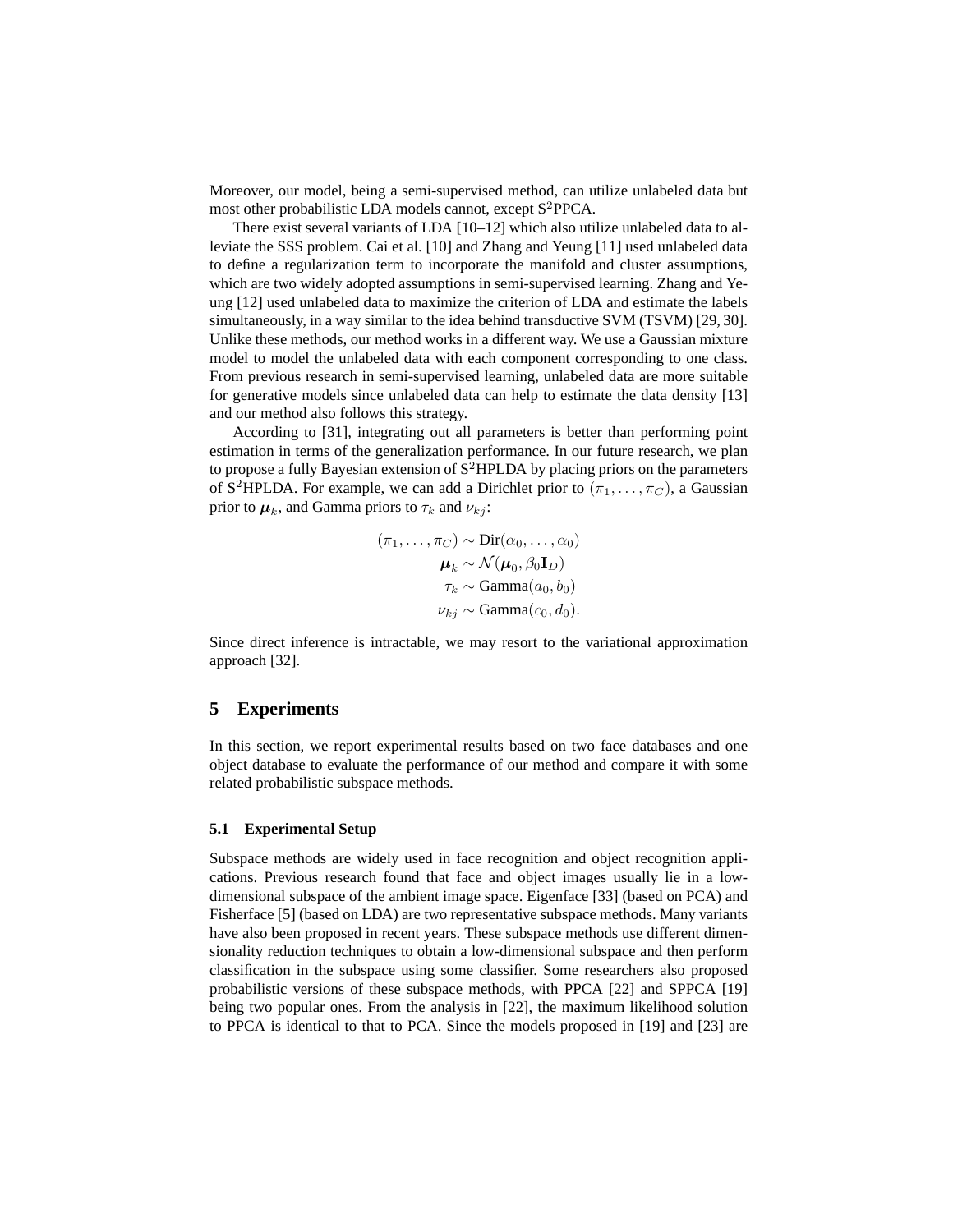identical, then from the analysis in [23], the maximum likelihood solution to SPPCA is also the same as that to LDA. Moreover, PPCA and SPPCA can deal with missing data using the EM algorithm, but PCA and LDA cannot. In our experiments, we study our method empirically and compare it with several probabilistic subspace methods, including PLDA [20], SPPCA [19] and  $S^2$ PPCA [19]. Note that PLDA and SPPCA are supervised, but  $S^2$ PPCA and our method  $S^2$ HPLDA are semi-supervised in nature. For SPPCA and  $S^2$ PPCA, we use a simple nearest-neighbor classifier to perform classification after dimensionality reduction.

#### **5.2 Face Recognition**

We use the ORL face database [5] for the first experiment. The ORL face database contains 400 face images of 40 persons, each having 10 images. These face images contain significant variations in pose and scale. Some images from the database are shown in Figure 3. We randomly select seven images for each person to form the training set and the rest for the test set. Of the seven images for each person,  $p \in \{2, 3\}$  images are randomly selected and labeled while the other images remain unlabeled. We perform 10 random splits and report the average results across the 10 trials. Table 1 reports the error rates of different methods evaluated on the unlabeled training data and the test data separately. For each setting, the lowest classification error is shown in bold. Since  $S^2$ PPCA exploits the structure of unlabeled data, we can see that its performance is better than PLDA and SPPCA. Moreover,  $S^2$ HPLDA relaxes the homoscedasticity assumption and so it achieves better performance than its homoscedastic counterpart S<sup>2</sup>PPCA in our settings. From Table 1, we can see that the performance of PLDA is very bad, probably because it gets trapped in an unsatisfactory local optimum when running the EM algorithm.



**Fig. 3.** Some images for one person in the ORL database

The PIE database [34] is used in our second experiment. This database contains 41,368 face images from 68 individuals and these images have large variations in pose, illumination and expression conditions. For our experiments, we select the frontal pose  $(C27)$ <sup>1</sup> with varying lighting and illumination conditions and there are about 49 images for each subject. Some images from the database are shown in Figure 4. The experimental setting is almost the same as that of the first experiment. The only difference is that

<sup>1</sup> This face database can be downloaded from http://www.cs.uiuc.edu/homes/dengcai2/Data/FaceData.html.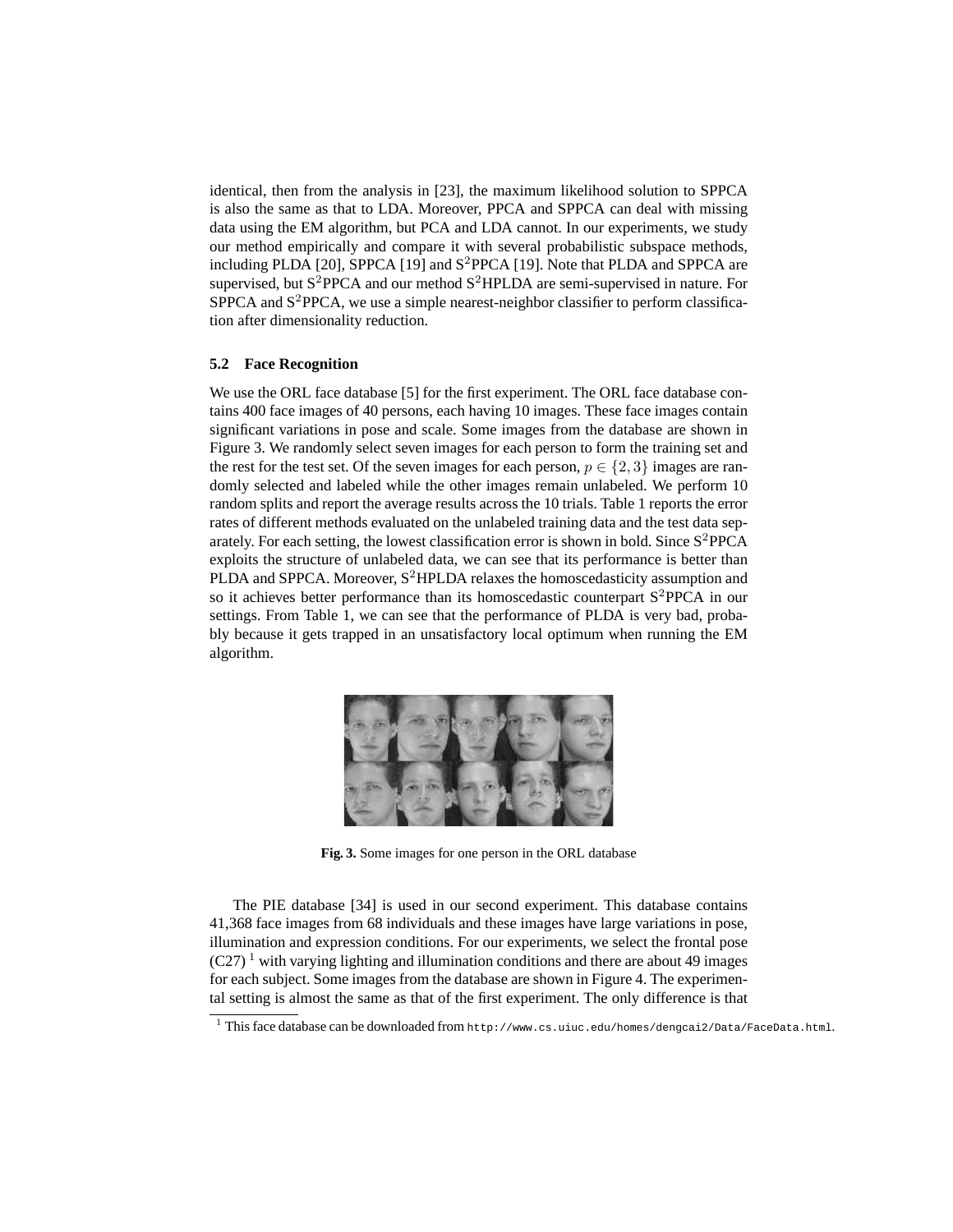**Table 1.** Recognition error rates (in mean $\pm$ std-dev) on ORL for two different p values. 1ST TABLE:  $p = 2$ ; 2ND TABLE:  $p = 3$ .

| Method       | Error rate (unlabeled) Error rate (test) |                     |
|--------------|------------------------------------------|---------------------|
| PLDA         | $0.7141 + 0.0803$                        | $0.7016 \pm 0.0640$ |
| <b>SPPCA</b> | $0.4562 \pm 0.1219$                      | $0.4578 \pm 0.0710$ |
| $S^2$ PPCA   | $0.2703 \pm 0.0332$                      | $0.2422 \pm 0.0366$ |
| $S^2$ HPLDA  | $0.1406 \pm 0.0231$                      | $ 0.1781\pm0.0308 $ |
|              |                                          |                     |
| Method       | Error rate (unlabeled) Error rate (test) |                     |
| PLDA         | $0.5156 \pm 0.0744$                      | $0.5042 \pm 0.0603$ |
| <b>SPPCA</b> | $0.4359 \pm 0.0713$                      | $0.4604 \pm 0.0322$ |
| $S^2$ PPCA   | $0.2625 \pm 0.0595$                      | $0.2000 \pm 0.0245$ |
| $S^2$ HPLDA  | $0.1375 \pm 0.0135$                      | $0.1562 \pm 0.0336$ |

we use 22 images to form the training set. Of these 22 images, we randomly select  $p \in \{3, 4, 5, 6\}$  images and label them, leaving the remaining images unlabeled. Each setting is also repeated 10 times. Table 2 reports the average results over the 10 trials. From the results, we can see that our method again gives the best performance.



**Fig. 4.** Some images for one person in the PIE database

#### **5.3 Object Recognition**

We use the COIL database [35] for our object recognition experiment. This database contains 1,440 grayscale images with black background for 20 objects. For each object, the camera moves around it in pan at intervals of 5 degrees and takes a total of 72 different images. These objects exhibit a wide variety of complex geometric and reflectance characteristics. Some sample images for the 20 objects are shown in Figure 5. We use 22 images from each object to form the training set. Of the 22 images,  $p \in \{3, 4, 5, 6\}$ images are randomly selected as labeled data and the rest as unlabeled data. We perform 10 random splits on each configuration and Table 3 reports the average results. From the results, our method also outperforms other methods under all four settings.

# **6 Conclusion**

In this paper, we have presented a new probabilistic LDA model. This semi-supervised, heteroscedastic extension allows it to overcome some serious limitations of LDA. As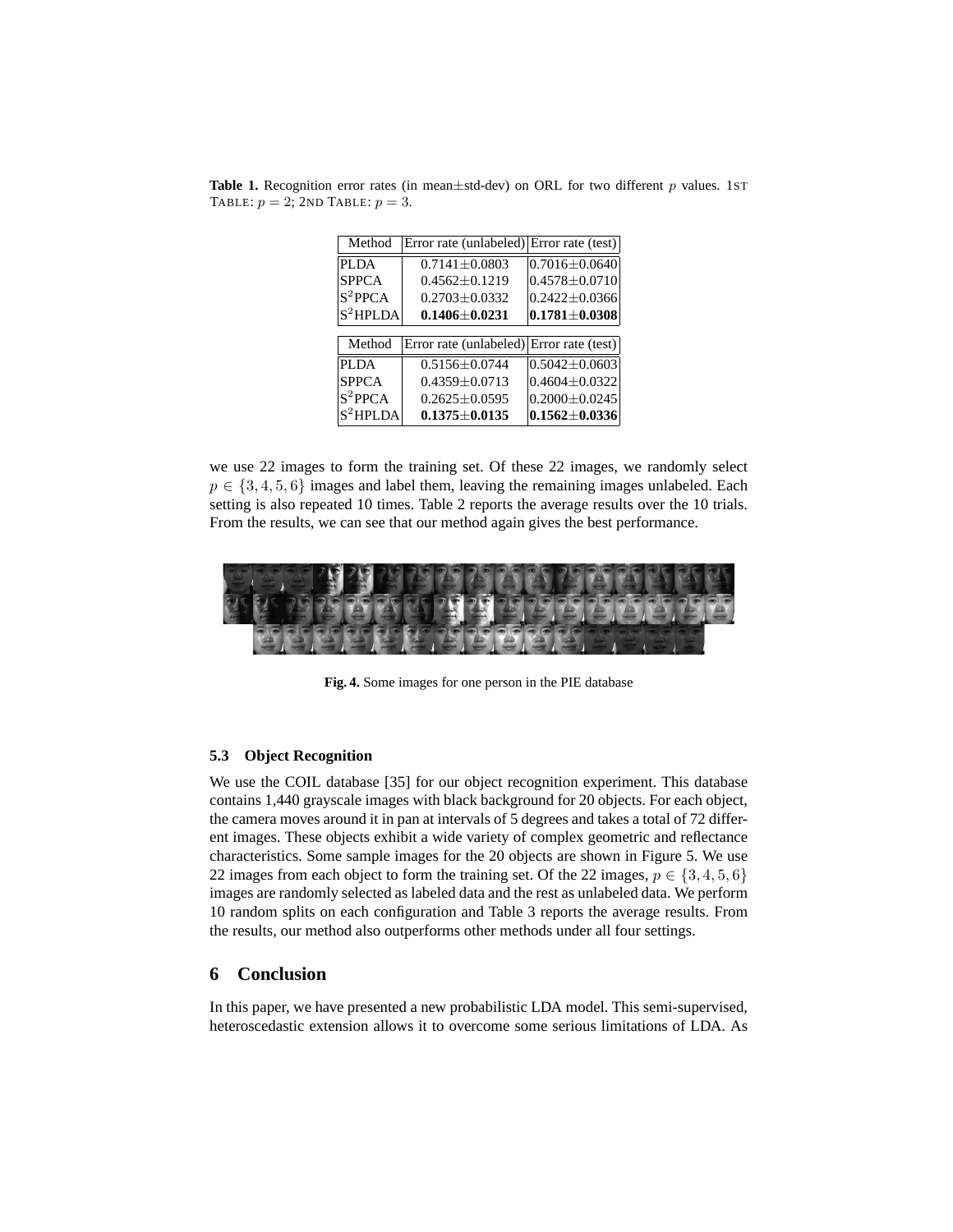| Method               | Error rate (unlabeled)  | Error rate (test)   |
|----------------------|-------------------------|---------------------|
| PLDA                 | $0.8421 \pm 0.0142$     | $0.8492 \pm 0.0212$ |
| <b>SPPCA</b>         | $0.4509 \pm 0.0487$     | $0.4798 \pm 0.0590$ |
| $S^2$ PPCA           | $0.3367 \pm 0.0088$     | $0.3639 \pm 0.0139$ |
| $S^2$ HPLDA          | $0.3066 \!\pm\! 0.0131$ | $0.3109 \pm 0.0397$ |
|                      |                         |                     |
| Method               | Error rate (unlabeled)  | Error rate (test)   |
| PLDA                 | $0.7549 \pm 0.0451$     | $0.7469 \pm 0.0532$ |
| <b>SPPCA</b>         | $0.2741 \pm 0.0202$     | $0.2654 \pm 0.0073$ |
| $S^2$ PPCA           | $0.2545 \pm 0.0110$     | $0.2520 \pm 0.0046$ |
| $\mathrm{S}^2$ HPLDA | $0.2096 \!\pm\! 0.0324$ | $0.2225 \pm 0.0066$ |
|                      |                         |                     |
| Method               | Error rate (unlabeled)  | Error rate (test)   |
| PLDA                 | $0.7029 \pm 0.0018$     | $0.7201 \pm 0.0154$ |
| <b>SPPCA</b>         | $0.2080 \pm 0.0153$     | $0.2409 \pm 0.0120$ |
| $S^2$ PPCA           | $0.2011 \pm 0.0055$     | $0.2330 \pm 0.0046$ |
| $S^2$ HPLDA          | $0.1743 \pm 0.0177$     | $0.1933 \pm 0.0108$ |
|                      |                         |                     |
| Method               |                         |                     |
|                      | Error rate (unlabeled)  | Error rate (test)   |
| <b>PLDA</b>          | $0.7096 \pm 0.0351$     | $0.7215 \pm 0.0420$ |
| <b>SPPCA</b>         | $0.1875 \pm 0.0104$     | $0.2119 \pm 0.0143$ |
| $S^2$ PPCA           | $0.1590 \pm 0.0390$     | $0.1724 \pm 0.0347$ |

**Table 2.** Recognition error rates (in mean $\pm$ std-dev) on PIE for four different p values. 1ST TAble:  $p = 3$ ; 2nd Table:  $p = 4$ ; 3rd Table:  $p = 5$ ; 4th Table:  $p = 6$ .



**Fig. 5.** Some images for different objects in the COIL database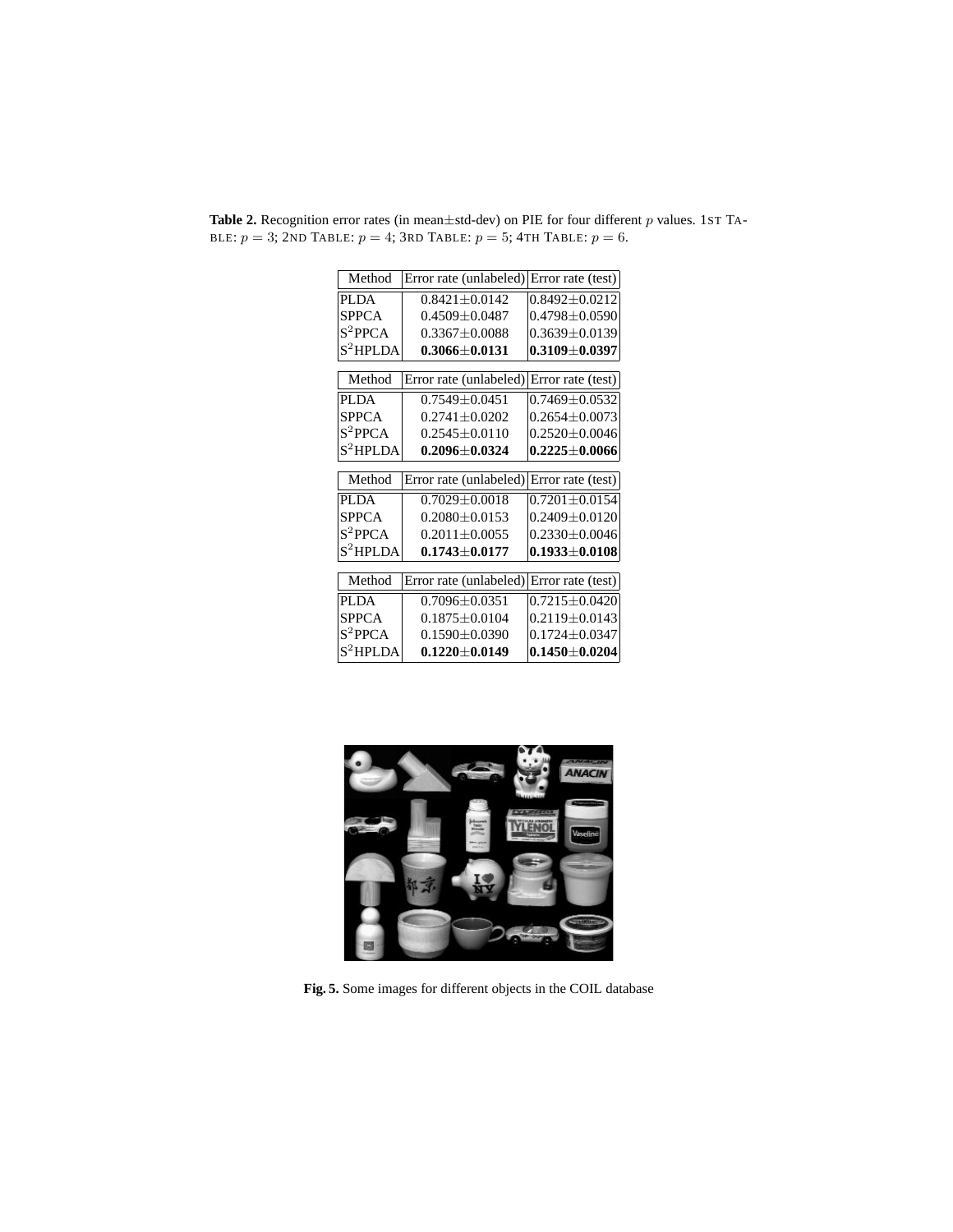**Table 3.** Recognition error rates (in mean $\pm$ std-dev) on COIL for four different p values. 1ST TABLE:  $p = 3$ ; 2nd Table:  $p = 4$ ; 3rd Table:  $p = 5$ ; 4th Table:  $p = 6$ .

| Method               | Error rate (unlabeled)  | Error rate (test)     |
|----------------------|-------------------------|-----------------------|
| PLDA                 | $0.4026 \pm 0.0112$     | $0.4000 \pm 0.0311$   |
| SPPCA                | $0.7303 \pm 0.1172$     | $0.7195 \pm 0.1393$   |
| $S^2$ PPCA           | $0.3303 \pm 0.0428$     | $0.3270 \pm 0.0410$   |
| $S^2$ HPLDA          | $0.3145 \!\pm\! 0.0651$ | $0.3015 \pm 0.0474$   |
|                      |                         |                       |
| Method               | Error rate (unlabeled)  | Error rate (test)     |
| PLDA                 | $0.3694 \pm 0.0118$     | $0.3850 \pm 0.0156$   |
| <b>SPPCA</b>         | $0.6958 \pm 0.0727$     | $0.7075 \pm 0.0658$   |
| $S^2$ PPCA           | $0.3500 \pm 0.0039$     | $0.3195 \pm 0.0021$   |
| $S^2$ HPLDA          | $0.3167 \pm 0.0314$     | $0.3005 \pm 0.0375$   |
|                      |                         |                       |
| Method               | Error rate (unlabeled)  | Error rate (test)     |
| PLDA                 | $0.3471 \pm 0.0208$     | $0.3290 \pm 0.0792$   |
| <b>SPPCA</b>         | $0.7691 \pm 0.0769$     | $0.7815 \pm 0.0884$   |
| $S^2$ PPCA           | $0.3221 \pm 0.0062$     | $0.2865 \pm 0.0346$   |
| $S^2$ HPLDA          | $0.2438 \pm 0.0265$     | $0.2670\!\pm\!0.0566$ |
|                      |                         |                       |
| Method               | Error rate (unlabeled)  | Error rate (test)     |
| PLDA                 | $0.3156 \pm 0.0707$     | $0.3085 \pm 0.0559$   |
| <b>SPPCA</b>         | $0.7844 \pm 0.0398$     | $0.7840 \pm 0.0226$   |
| $S^2$ PPCA           | $0.3391 \pm 0.0420$     | $0.3270 \pm 0.0028$   |
| $\mathrm{S}^2$ HPLDA | $0.2250 \pm 0.0312$     | $0.2200\pm0.0354$     |
|                      |                         |                       |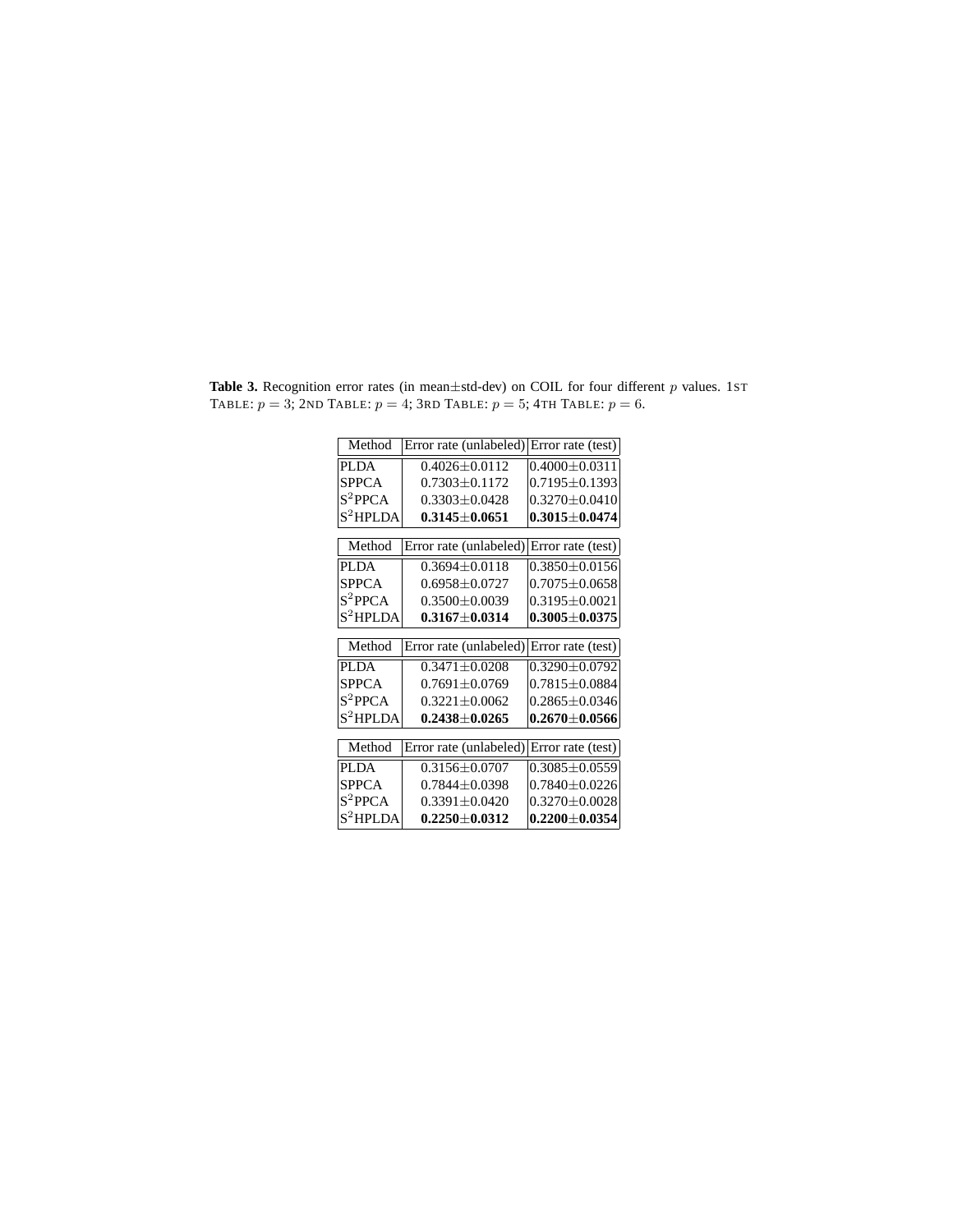said earlier in the paper, one natural extension is a fully Bayesian extension to boost the generalization performance of the probabilistic model. Another possibility is to apply the kernel trick to introduce nonlinearity into the model using techniques such as that in [36].

## **Acknowledgments**

This research has been supported by General Research Fund 621407 from the Research Grants Council of the Hong Kong Special Administrative Region, China. We would like to thank Shipeng Yu for providing the source code of SPPCA and  $S^2$ PPCA.

## **References**

- 1. Jolliffe, I.T.: Principal Component Analysis. 2nd edn. Springer-Verlag, New York (2002)
- 2. Fukunaga, K.: Introduction to Statistical Pattern Recognition. Academic Press, New York (1991)
- 3. Chen, L., Liao, H., Ko, M., Lin, J., Yu, G.: A new LDA-based face recognition system which can solve the small sample size problem. Pattern Recognition **33**(10) (2000) 1713–1726
- 4. Krzanowski, W.J., Jonathan, P., McCarthy, W.V., Thomas, M.R.: Discriminant analysis with singular covariance matrices: methods and applications to spectroscopic data. Applied Statistics **44**(1) (1995) 101–115
- 5. Belhumeur, P.N., Hespanha, J.P., Kriegman, D.J.: Eigenfaces vs. Fisherfaces: Recognition using class specific linear projection. IEEE Transactions on Pattern Analysis and Machine Intelligence **19**(7) (1997) 711–720
- 6. Ye, J., Li, Q.: A two-stage linear discirminant analysis via QR-decomposition. IEEE Transactions on Pattern Analysis and Machine Intelligence **27**(6) (2005) 929–941
- 7. Cevikalp, H., Neamtu, M., Wilkes, M., Barkana, A.: Discriminative common vectors for face recognition. IEEE Transactions on Pattern Analysis and Machine Intelligence **27**(1) (2005) 4–13
- 8. Wang, X., Tang, X.: Dual-space linear discriminant analysis for face recognition. In: Proceedings of the IEEE Computer Society Conference on Computer Vision and Pattern Recognition, Washington, DC (2004) 564–569
- 9. Ye, J., Janardan, R., Li, Q.: Two-dimensional linear discriminant analysis. In: Advances in Neural Information Processing Systems 17, Vancouver, British Columbia, Canada (2005) 1529–1536
- 10. Cai, D., He, X., Han, J.: Semi-supervised discriminant analysis. In: Proceedings of the IEEE International Conference on Computer Vision, Rio de Janeiro, Brazil (2007)
- 11. Zhang, Y., Yeung, D.Y.: Semi-supervised discriminant analysis using robust path-based similarity. In: Proceedings of the IEEE Computer Society Conference on Computer Vision and Pattern Recognition, Anchorage, Alaska (2008)
- 12. Zhang, Y., Yeung, D.Y.: Semi-supervised discriminant analysis via CCCP. In: Proceedings of the 19th European Conference on Machine Learning and Principles and Practice of Knowledge Discovery in Databases, Antwerp, Belgium (2008) 644–659
- 13. Chapelle, O., Zien, A., Schölkopf, B., eds.: Semi-Supervised Learning. MIT Press, Boston (2006)
- 14. Hastie, T., Tibshirani, R.: Discriminant analysis by Gaussian mixture. Journal of the Royal Statistical Society, Series B **58**(1) (1996) 155–176